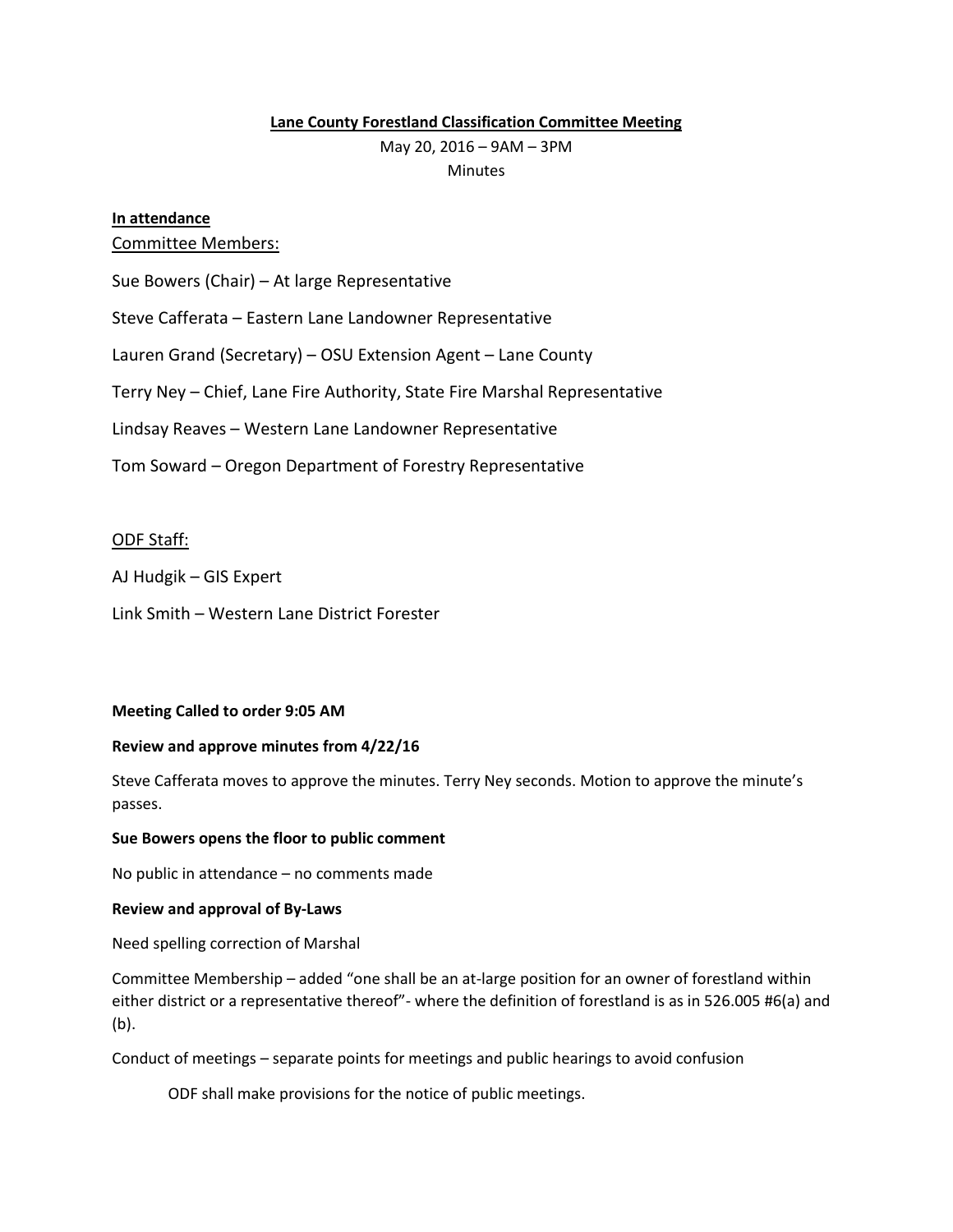ODF shall make provisions for the posting of public hearing notices which will be posted in three places within the county.

Terry moves to pass the by-laws. Lindsay seconds. Sue opens for discussion. No discussion on the motion. Motion passes.

# **Review of Procedure for classifying forestland**

Review of the manual

Pg. 30 discusses some considerations

- 1. Not to consider structures only vegetation and what it can do
- 2. Consider the boundary of forestlands non-continuous with others and surrounded by noncombustible material or vegetation.
- 3. We consider vegetation and if it fits the definition of forestland. The committee will not consider zoning.

Pg 40. Review of the flow chart for the WUI

- This is the chart to help guide the committee for classifying land within the WUI.
- If the land is outside of the WUI then we classify strictly based on the definition of forestland.
- # 3 for our purposes will say "Is the area outside of a city or rural fire district?"

## Pg. 24

We are considering forestland as the definition in in 526.005 #6(a) and (b).

We are defining threat as within 1/8 mile of land that also fits the definition of forestland. Lots that are clearings as defined in as 526.005 #6(a) and (b) and fit this definition of threat can be classified as forestland.

## **Review & classification of lands**

The Committee began their review of the lands in Lane County in **Range 11W (R 11W)**:

## **Township 15S:**

The committee reviewed and determined to classify all of T15S R11W within Lane County and Western Lane Fire Protection District Boundaries not including Forest Service lands.

No Sections in T15S, R11W suggested for further review

## **Township 16S:**

The committee reviewed and determined to classify all of T16S R11W within Lane County and Western Lane Fire Protection District Boundaries not including Forest Service lands.

No Sections in T16S, R11W suggested for further review

## **Township 17S:**

The committee reviewed and determined to classify all of T17S R11W within Lane County and Western Lane Fire Protection District Boundaries not including Forest Service lands.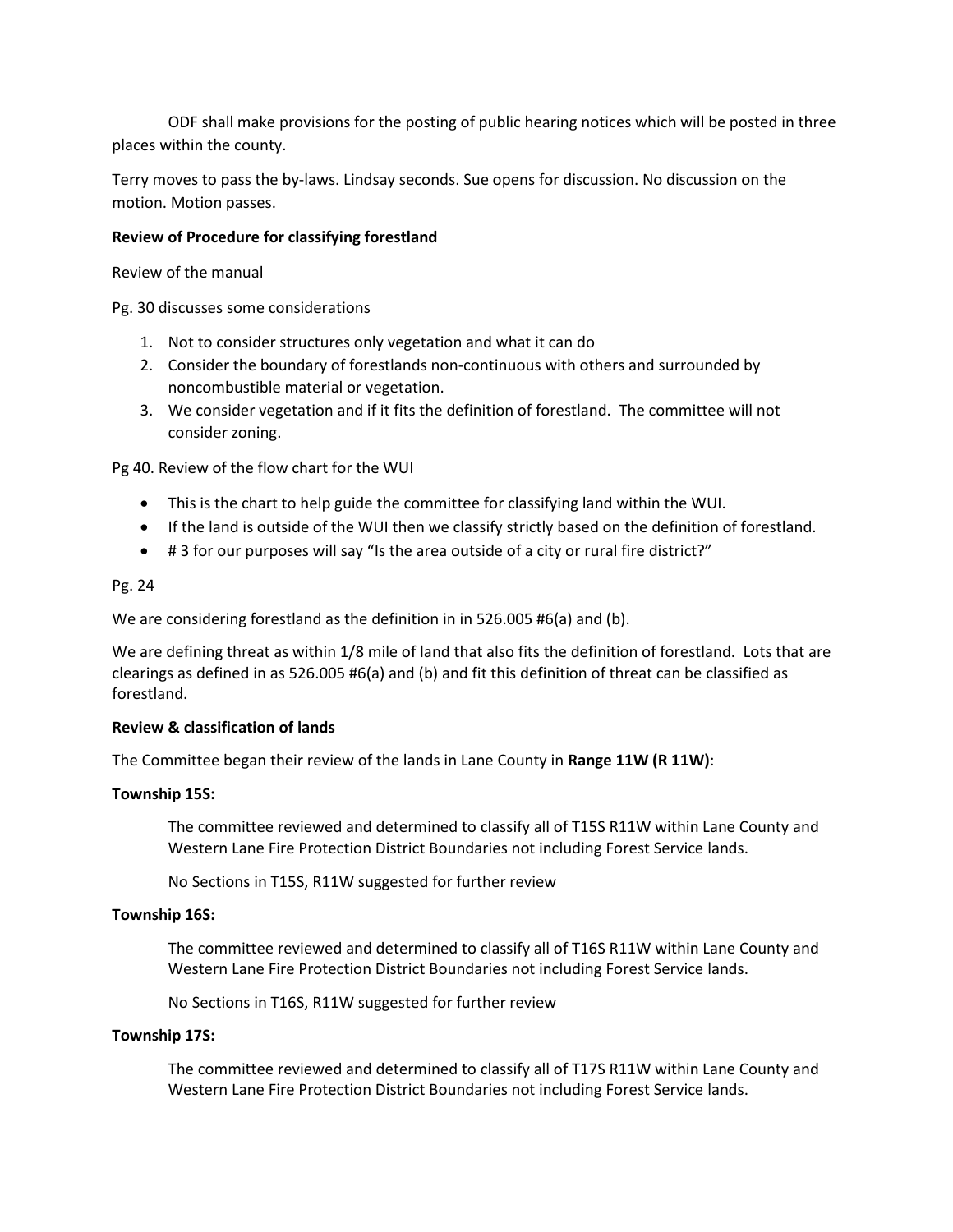No Sections in T17S, R11W suggested for further review

## **Township 18S:**

The committee reviewed and determined to classify all of T18S R11W within Lane County and Western Lane Fire Protection District Boundaries not including Forest Service lands.

No Sections in T18S, R11W suggested for further review

## **Township 19S:**

The committee reviewed and determined to classify all of T19S R11W within Lane County and Western Lane Fire Protection District Boundaries not including Forest Service lands.

No Sections in T19S, R11W suggested for further review

# **Township 20S:**

The committee reviewed and determined to classify all of T20S R11W within Lane County and Western Lane Fire Protection District Boundaries not including Forest Service lands.

No Sections in T20S, R11W suggested for further review

The Committee began their review of the lands in Lane County in **Range 10W (R 10W)**:

#### **Township 15S:**

The committee reviewed and determined to classify all of T15S R10W within Lane County and Western Lane Fire Protection District Boundaries not including Forest Service lands.

No Sections in T15S, R10W suggested for further review

#### **Township 16S:**

The committee reviewed and determined to classify all of T16S R10W within Lane County and Western Lane Fire Protection District Boundaries not including Forest Service lands.

No Sections in T16S, R10W suggested for further review

#### **Township 17S:**

The committee reviewed and determined to classify all of T17S R10W within Lane County and Western Lane Fire Protection District Boundaries not including Forest Service lands.

No Sections in T17S, R10W suggested for further review

## **Township 18S:**

The committee reviewed and determined to classify all of T18S R10W within Lane County and Western Lane Fire Protection District Boundaries not including Forest Service lands.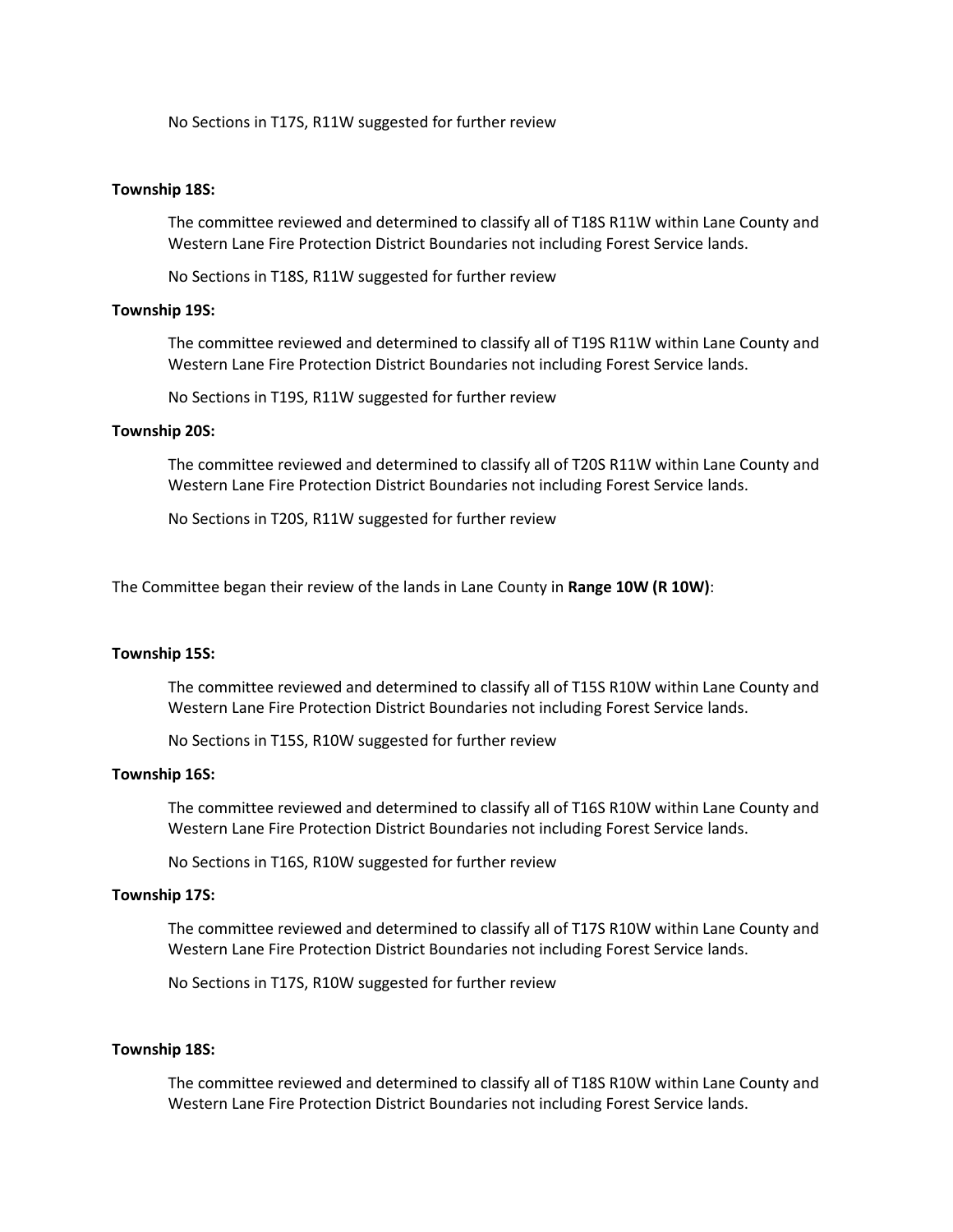No Sections in T18S, R10W suggested for further review

## **Township 19S:**

The committee reviewed and determined to classify all of T19S R10W within Lane County and Western Lane Fire Protection District Boundaries not including Forest Service lands.

No Sections in T19S, R10W suggested for further review

The Committee began their review of the lands in Lane County in **Range 9W (R 9W)**:

## **Township 15S:**

The committee reviewed and determined to classify all of T15S R9W within Lane County and Western Lane Fire Protection District Boundaries not including Forest Service lands.

No Sections in T15S, R9W suggested for further review

## **Township 16S:**

The committee reviewed and determined to classify all of T16S R9W within Lane County and Western Lane Fire Protection District Boundaries not including Forest Service lands.

No Sections in T16S, R9W suggested for further review

## **Township 17S:**

The committee reviewed and determined to classify all of T17S R9W within Lane County and Western Lane Fire Protection District Boundaries not including Forest Service lands.

No Sections in T17S, R9W suggested for further review

#### **Township 18S:**

The committee reviewed and determined to classify all of T18S R9W within Lane County and Western Lane Fire Protection District Boundaries not including Forest Service lands.

No Sections in T18S, R9W suggested for further review

#### **Township 19S:**

The committee reviewed and determined to classify all of T19S R9W within Lane County and Western Lane Fire Protection District Boundaries not including Forest Service lands.

No Sections in T19S, R9W suggested for further review

The Committee began their review of the lands in Lane County in **Range 8W (R 8W)**:

#### **Township 15S:**

The committee reviewed and determined to classify all of T15S R8W within Lane County and Western Lane Fire Protection District Boundaries not including Forest Service lands.

No Sections in T15S, R8W suggested for further review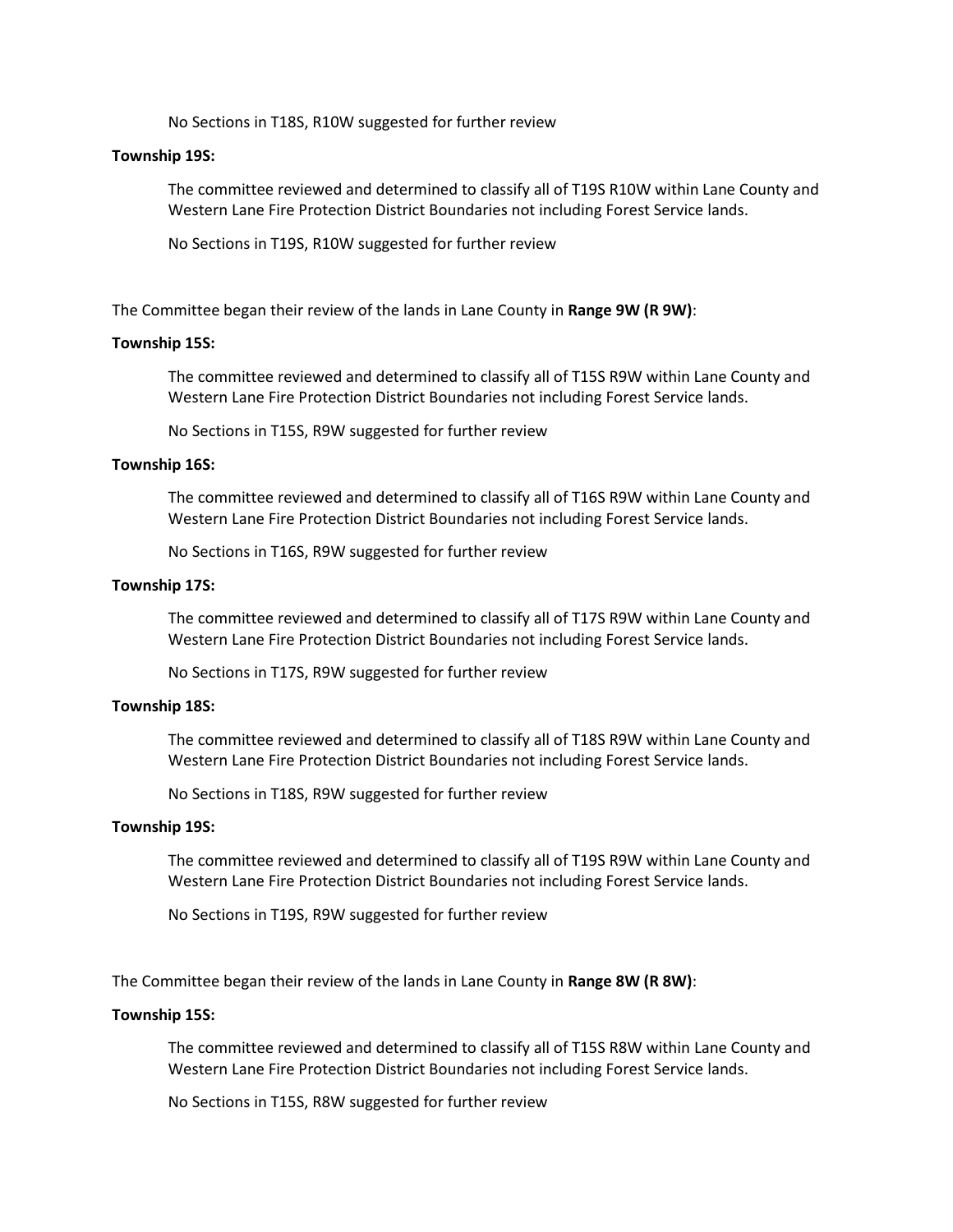## **Township 16S:**

The committee reviewed and determined to classify all of T16S R8W within Lane County and Western Lane Fire Protection District Boundaries not including Forest Service lands.

No Sections in T16S, R8W suggested for further review

## **Township 17S:**

The committee reviewed and determined to classify all of T17S R8W within Lane County and Western Lane Fire Protection District Boundaries not including Forest Service lands.

No Sections in T17S, R8W suggested for further review

## **Township 18S:**

The committee reviewed and determined to classify all of T18S R8W within Lane County and Western Lane Fire Protection District Boundaries not including Forest Service lands.

No Sections in T18S, R8W suggested for further review

## **Township 19S:**

The committee reviewed and determined to classify all of T19S R8W within Lane County and Western Lane Fire Protection District Boundaries not including Forest Service lands.

No Sections in T19S, R8W suggested for further review

The Committee began their review of the lands in Lane County in **Range 7W (R 7W)**:

#### **Township 15S:**

The committee reviewed and determined to classify all of T15S R7W within Lane County and Western Lane Fire Protection District Boundaries not including Forest Service lands.

No Sections in T15S, R7W suggested for further review

## **Township 16S:**

The committee reviewed and determined to classify all of T16S R7W within Lane County and Western Lane Fire Protection District Boundaries not including Forest Service lands.

No Sections in T16S, R7W suggested for further review

## **Township 17S:**

The committee reviewed and determined to classify all of T17S R7W within Lane County and Western Lane Fire Protection District Boundaries not including Forest Service lands.

No Sections in T17S, R7W suggested for further review

## **Township 18S:**

The committee reviewed and determined to classify all of T18S R7W within Lane County and Western Lane Fire Protection District Boundaries not including Forest Service lands.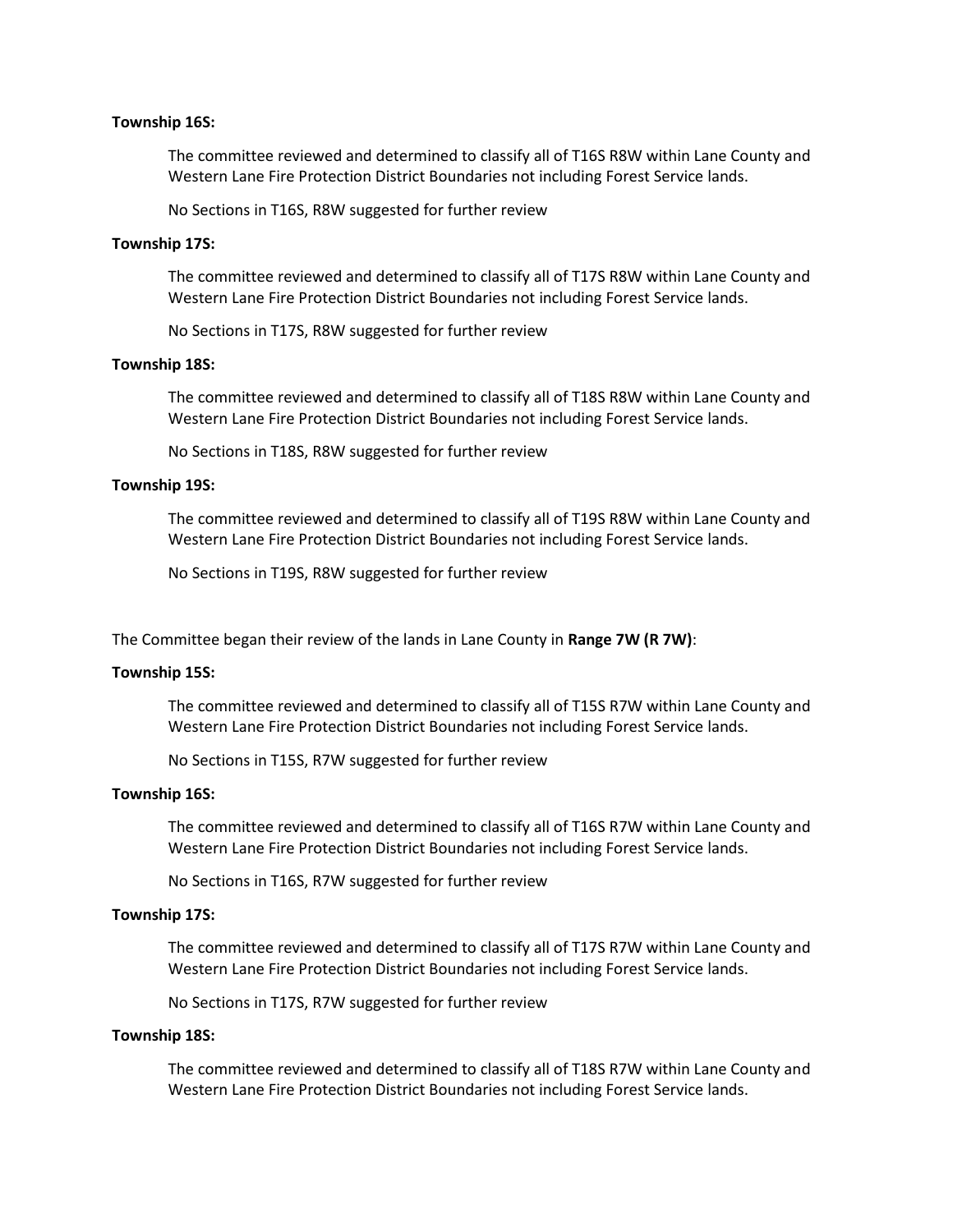No Sections in T18S, R7W suggested for further review

## **Township 19S:**

The committee reviewed and determined to classify all of T19S R7W within Lane County and Western Lane Fire Protection District Boundaries not including Forest Service lands.

No Sections in T19S, R7W suggested for further review

## **Township 20S:**

The committee reviewed and determined to classify all of T20S R7W within Lane County and Western Lane Fire Protection District Boundaries not including Forest Service lands.

No Sections in T19S, R7W suggested for further review

The Committee began their review of the lands in Lane County in **Range 6W (R 6W)**:

## **Township 15S:**

The committee reviewed and determined to classify all of T15S R6W within Lane County and Western Lane Fire Protection District Boundaries not including Forest Service lands.

No Sections in T15S, R6W suggested for further review

## **Township 16S:**

The committee reviewed and determined to classify all of T16S R6W within Lane County and Western Lane Fire Protection District Boundaries not including Forest Service lands.

No Sections in T16S, R6W suggested for further review

#### **Township 17S:**

The committee reviewed and determined to classify all of T17S R6W within Lane County and Western Lane Fire Protection District Boundaries not including Forest Service lands.

No Sections in T17S, R6W suggested for further review

The committee is making a recommendation that the Department of Forestry review the district protection boundary to include E ½ E ½ of S25 and S36 of T17S, R6W.

#### **Township 18S:**

The committee reviewed and determined to classify all of T18S R6W within Lane County and Western Lane Fire Protection District Boundaries not including Forest Service lands.

No Sections in T18S, R6W suggested for further review

The committee is making a recommendation that the Department of Forestry review the district protection boundary to include N ½ N ½ of S1 of T18S, R6W.

## **Township 19S:**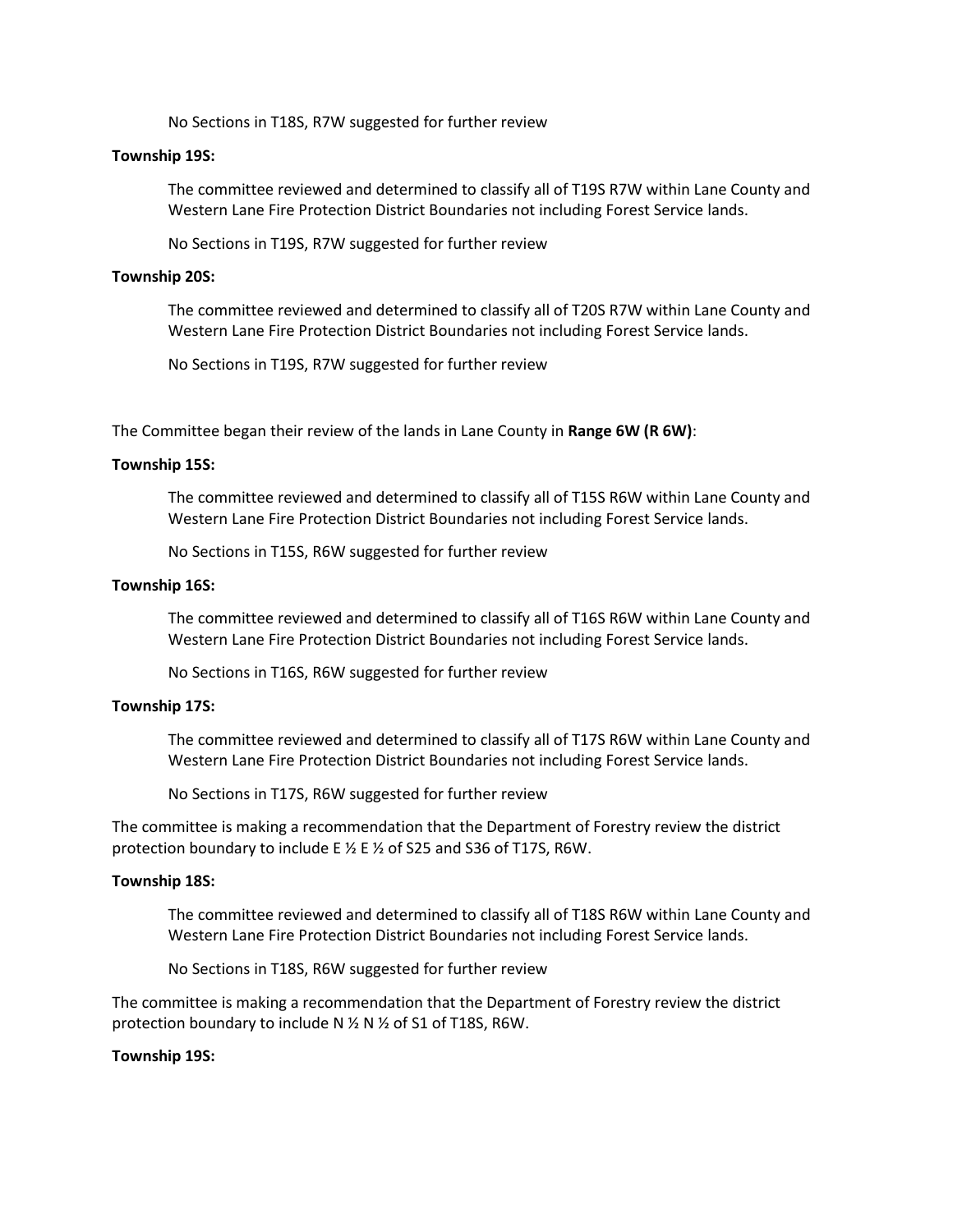The committee reviewed and determined to classify all of T19S R6W within Lane County and Western Lane Fire Protection District Boundaries not including Forest Service lands.

No Sections in T19S, R6W suggested for further review

#### **Township 20S:**

The committee reviewed and determined to classify all of T20S R6W within Lane County and Western Lane Fire Protection District Boundaries not including Forest Service lands.

No Sections in T20S, R6W suggested for further review

The Committee began their review of the lands in Lane County in **Range 5W (5W)**:

## **Township 15S:**

The committee reviewed and determined to classify all of T15S R5W within Lane County and Western Lane Fire Protection District Boundaries not including Forest Service lands.

No Sections in T15S, R5W suggested for further review

## **Township 16S:**

The committee reviewed and determined to classify all of T16S R5W within Lane County and Western Lane Fire Protection District Boundaries not including Forest Service lands.

No Sections in T16S, R5W suggested for further review

The committee is making a recommendation that the Department of Forestry review the district protection boundary to include all of Sections 16, 21, 28, SW ¼ 27, 32, 33, W ½ 34 in T 16S R5W.

#### **Township 17S:**

The committee reviewed and determined to classify all of T17S R5W within Lane County and Western Lane Fire Protection District Boundaries not including Forest Service lands.

No Sections in T17S, R5W suggested for further review

The committee is making a recommendation that the Department of Forestry review the district protection boundary to include sections: NW ¼ 3 and 5 of T17S R5W

#### **Township 18S:**

The committee reviewed and determined to classify T18S R5W within Lane County and Western Lane Fire Protection District Boundaries not including Forest Service lands in all sections EXCEPT parts of the SW & SE ¼ ¼ of NW ¼ of Section 6 as indicated on the map.

No Sections in T18S, R5W suggested for further review.

The committee is making a recommendation that the Department of Forestry review the district protection boundary to include all of Sections 1, 2, 4, 5, 12 in T18S, R5W.

### **Township 19S:**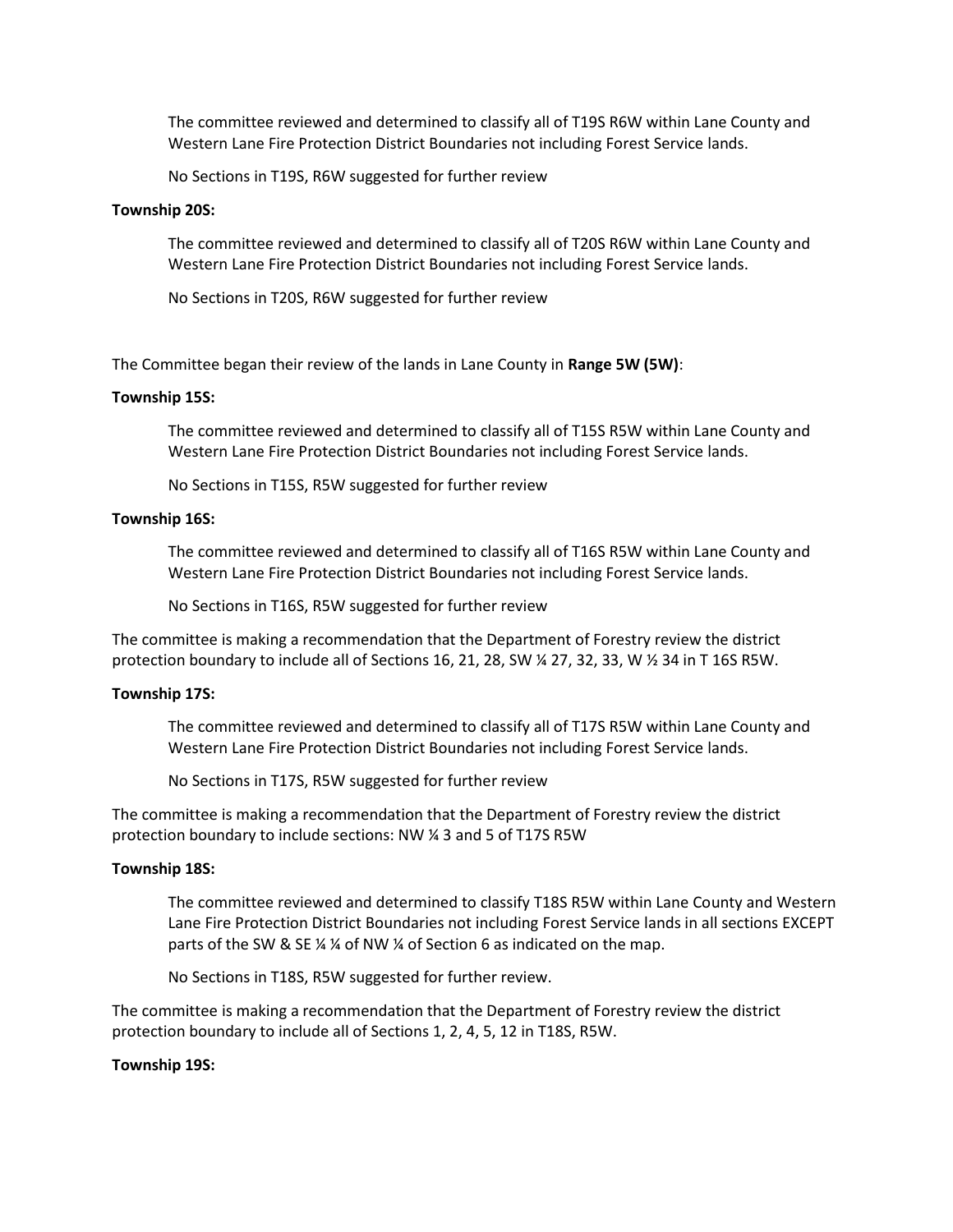The committee reviewed and determined to classify all of T19S R5W within Lane County and Western Lane Fire Protection District Boundaries not including Forest Service lands.

No Sections in T19S, R5W suggested for further review

#### **Township 20S:**

The committee reviewed and determined to classify all of T20S R5W within Lane County and Western Lane Fire Protection District Boundaries not including Forest Service lands.

No Sections in T20S, R5W suggested for further review

The Committee began their review of the lands in Lane County in **Range 4W (R4W)**:

**Townships 15S and 16S are all outside the district protection boundary with no recommendation that the Department of Forestry review the district protection boundary.**

## **Township 17S:**

The committee reviewed and determined to classify all of T19S R4W within Lane County and Western Lane Fire Protection District Boundaries not including Forest Service lands.

No Sections in T19S, R4W suggested for further review

The committee is making a recommendation that the Department of Forestry review the district protection boundary to include sections 31 south of the railroad and 32 south of highway 126 in T17S R4W

## **Township 18S:**

The committee reviewed and determined to classify all of T18S R4W within Lane County and Western Lane Fire Protection District Boundaries not including Forest Service lands.

No Sections in T18S, R4W suggested for further review

The committee is making a recommendation that the Department of Forestry review the district protection boundary to include sections 3, 4, 5, 10, 11, 12, 13, 14, from the current boundary to the city line in T18s R4W.

#### **Township 19S:**

The committee reviewed and determined to classify all of T19S R4W within Lane County and Western Lane Fire Protection District Boundaries not including Forest Service lands.

No Sections in T19S, R4W suggested for further review

#### **Township 20S:**

The committee reviewed and determined to classify all of T20S R4W within Lane County and Western Lane Fire Protection District Boundaries not including Forest Service lands.

No Sections in T20S, R4W suggested for further review

### **Township 21S:**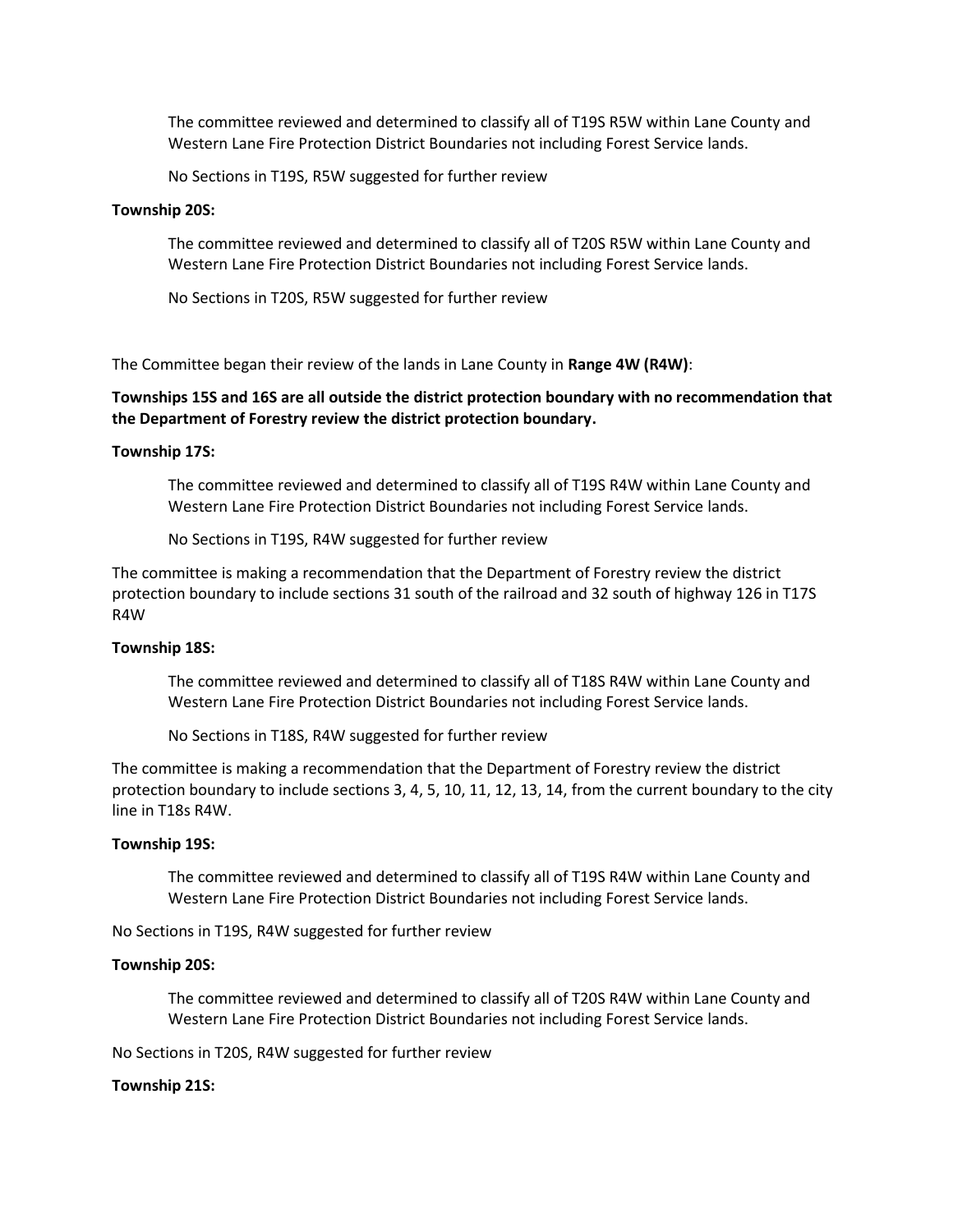The committee reviewed and determined to classify all of T21S R4W within Lane County and Western Lane Fire Protection District Boundaries not including Forest Service lands.

No Sections in T21S, R4W suggested for further review

The committee is making a recommendation that the Department of Forestry review the district protection boundary and extend in section 12 to I5.

## **Township 22S**

The committee reviewed and determined to classify all of T22S R4W within Lane County and Western Lane Fire Protection District Boundaries not including Forest Service lands.

No Sections in T22S, R4W suggested for further review

The Committee began their review of the lands in Lane County in **Range 3W (R3W)**:

## **Township 18S**

The committee reviewed and determined to classify T18S R3W within Lane County and Western Lane Fire Protection District Boundaries not including Forest Service lands in all sections EXCEPT parts of Section 10 and 15 as outlined around LCC on the map.

No Sections in T18S, R3W suggested for further review.

The committee is making a recommendation that the Department of Forestry review the district protection boundary of Western Lane to extend east to highway 99 and to review the South Cascade district boundary to include sections 25 and 36.

## **Township 19S**

The committee reviewed and determined to classify T19S R3W within Lane County and Western Lane Fire Protection District Boundaries not including Forest Service lands.

No Sections in T19S, R3W suggested for further review.

The committee is making a recommendation that the Department of Forestry review the district protection boundary of Western Lane to extend east to include all or parts of section 4,5, 8, 9, 15,16, 17, 21, 22, 23, 26, 27 as noted on the map.

# **Township 20S**

The committee reviewed and determined to classify T18S R3W within Lane County and Western Lane Fire Protection District Boundaries not including Forest Service lands in all sections EXCEPT the parts of the following sections as indicated on the map: 28, 29, 32

# No Sections in T20S, R3W suggested for further review

The committee is making a recommendation that the Department of Forestry review the district protection boundary of Western Lane to extend east to include all or parts of section 34, 35, 36 as noted on the map.